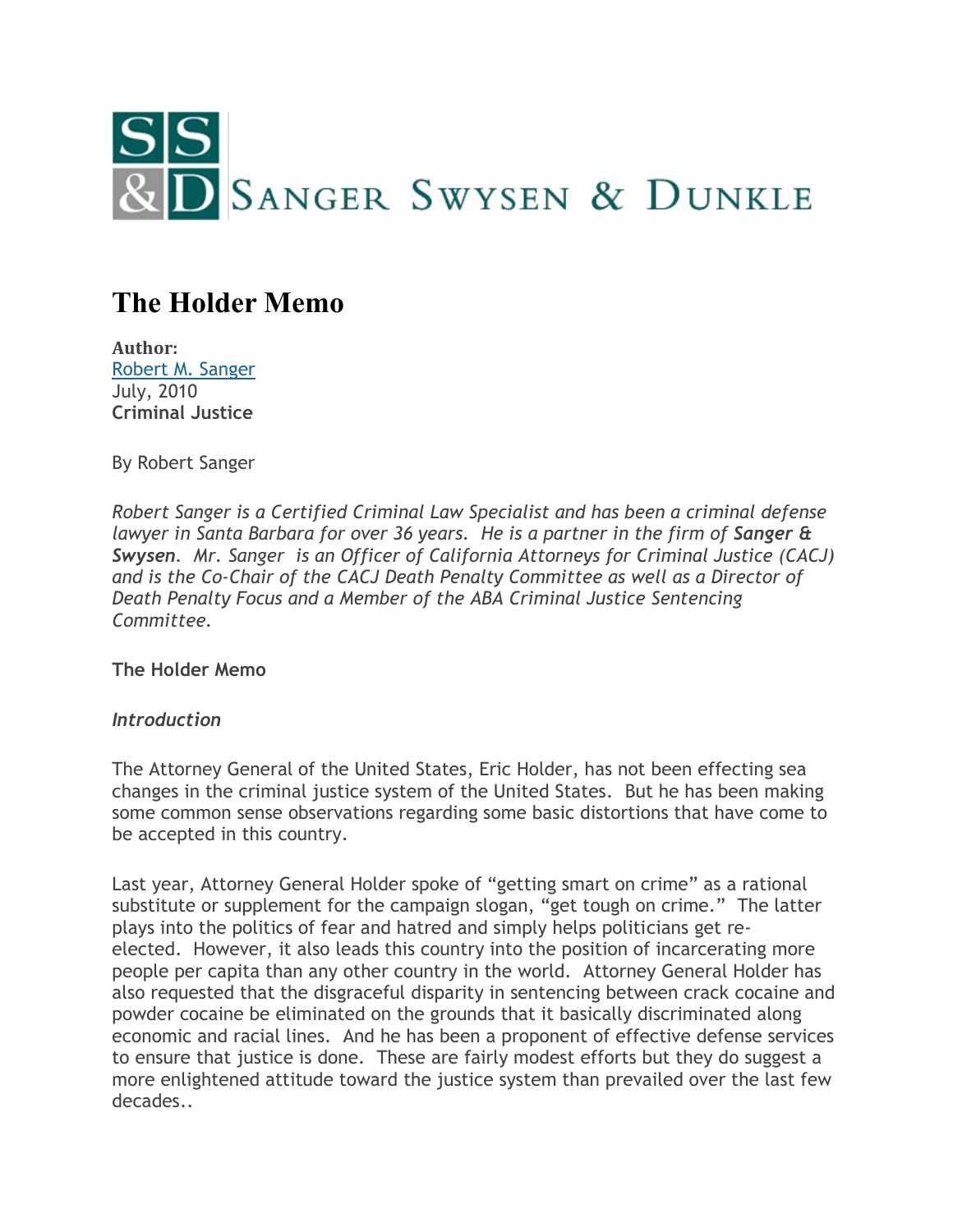## *The Holder Memo of May 19, 2010*

On May 19, 2010, the Attorney General of the United States issued a memorandum setting forth the policy of "Main Justice" regarding filing and prosecution of federal criminal cases as well as sentencing in such cases[.\[1\]](#page-3-0) The memo is just over two pages long. It supersedes memoranda of prior United States Attorneys and their assistants on the subject.

The first thing to note is that the memo sets forth a general theme – these memos are intended to do just that. There is an extensive United States Attorneys Manual, Title Nine of which relates to criminal law. That Title, alone, is several hundred pages long[.\[2\]](#page-3-1) So memos of this sort are written to set the tone of the Office rather than make specific detailed changes. But this one does change the tone.

The memo is directed: "MEMORANDUM TO ALL FEDERAL PROSECUTORS." It is entitled, "Department Policy on Charging and Sentencing." And its tone is, in fact, different than the prior memo of former Attorney General Ashcroft from 2003 and from the Assistant Attorneys General which were also superseded.

Attorney General Holder makes a commitment to equality and fairness in the charging and prosecution of federal criminal cases. Specifically, the Attorney General makes it clear that he will not tolerate "unwarranted consideration of such factors as race, gender, ethnicity, or sexual orientation." He also advises against charges being "filed simply to exert leverage to induce a plea..."

These changes in tone are significant. It is not likely that the memo itself will end prosecutorial misconduct. It is inherent in the exercise of power that there will be abuses. The Attorney General already has cracked down on federal prosecutors who have withheld evidence and committed misconduct as he did in the prosecution of Senator Stevens of Alaska[.\[3\]](#page-3-2) The current memo is a reaffirmation that this Attorney General will continue to expect fairness.

The Attorney General's memo also has a clear message to the federal prosecutors around the country that his policy of moving from being mindlessly "tough on crime" to "smart on crime" should be implemented both federally and locally. At a speech before the American Bar Association Convention in Chicago, Illinois, August 3, 2009, he set forth this position in detail[.\[4\]](#page-3-3) Since then, it has been a theme in his public addresses to urge action to prevent crime, including, preventing crime by making societal improvements, particularly among the marginalized of society. He spoke as recently as May 10, 2010 in Sacramento on gang violence urging this approach[.\[5\]](#page-3-4)

## *Smart on Crime and Sentencing*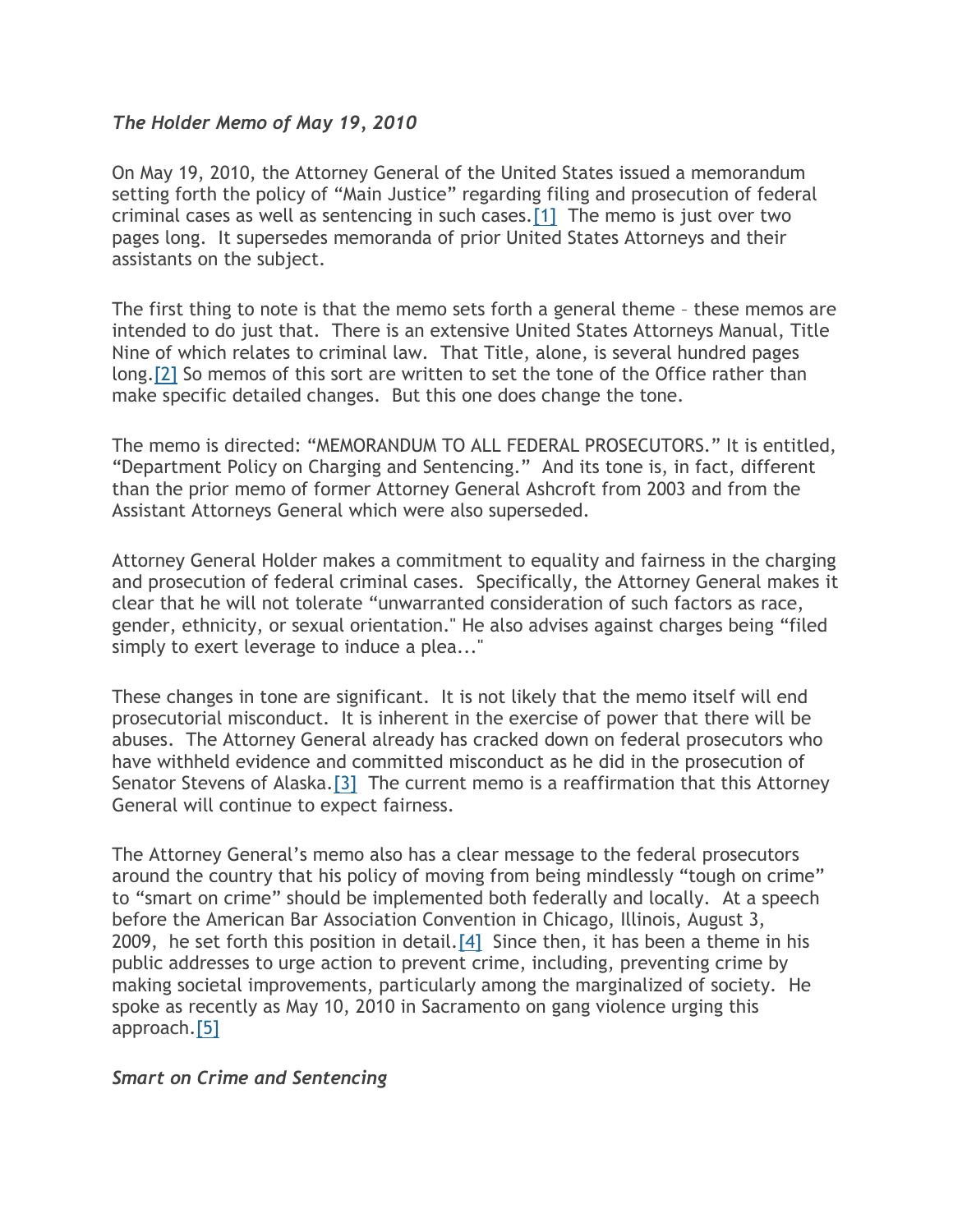This concept of being smart on crime also has application in sentencing reform. In this respect the Attorney General's May 19, 2010 memo is even more significant than it may seem on its face. The Attorney General talks about "individualized assessment" and "individualized justice" in the context of sentencing. Consistent with his concern for equality, he shows deference to the United States Sentencing Guidelines but clearly acknowledges that sentencing should be an individualized matter. He says that "equal justice depends on individualized justice, and smart law enforcement demands it."

The memo acknowledges the goals of punishment under 18 U.S.C.§3553(a), requiring a balancing of punishment, rehabilitation, deterrence, restitution, and public safety. The Attorney General notes that the Guidelines are now advisory[.\[6\]](#page-4-0) This is a major acknowledgement as a matter of policy. While criminal defense practitioners and federal prosecutors are certainly aware of this, federal prosecutors have continued to take the position in actual practice that the Guidelines should be followed in most cases. This does not only affect "lower" sentences – and there have been some judges sentencing below the Guidelines especially where the Guidelines are artificially harsh -- but it affects the ability to suggest creative alternative sentences.

Prior to the advent of the Guidelines in 1987 and their original eventual approval by decision of the United States Supreme Court[,\[7\]](#page-4-1) it was fairly common for a defense counsel to propose a sentence that involved a split sentence or a term of imprisonment followed by some sort of community service. Courts sometimes approved these kinds of sentences with the thought that simply locking people up at government expense was a waste of resources and that allowing them to be punished while conducting a community service resulted in a greater benefit to the public. Unfortunately, the Sentencing Guidelines curtailed the ability of the judges to impose this kind of sentence.

But with the *Booker* case in January of 2005[,\[8\]](#page-4-2) there was some modest hope that alternative sentences could return. The United States Probation Office and the Administrative Office of the Courts issued a memorandum early in 2005[.\[9\]](#page-4-3) The document urged Probation Officers, Judges and Prosecutors to take advantage of the opportunity to impose alternative sentences involving community service instead of straight incarceration. It saw this opportunity as something that made sense for the criminal justice system, the defendant and the community. It described to opportunity to impose an alternative sentence in the proper case a as a "win-win" situation.

Nevertheless, federal prosecutors throughout the country were reluctant to allow the courts or United States Probation to embrace this approach. They continued to rely on the Guidelines. Defendants continued to just be locked up in the ever burgeoning and outrageously expensive Bureau of Prisons facilities. The result is where we are today, incarcerating more people per capita in this country than any other country in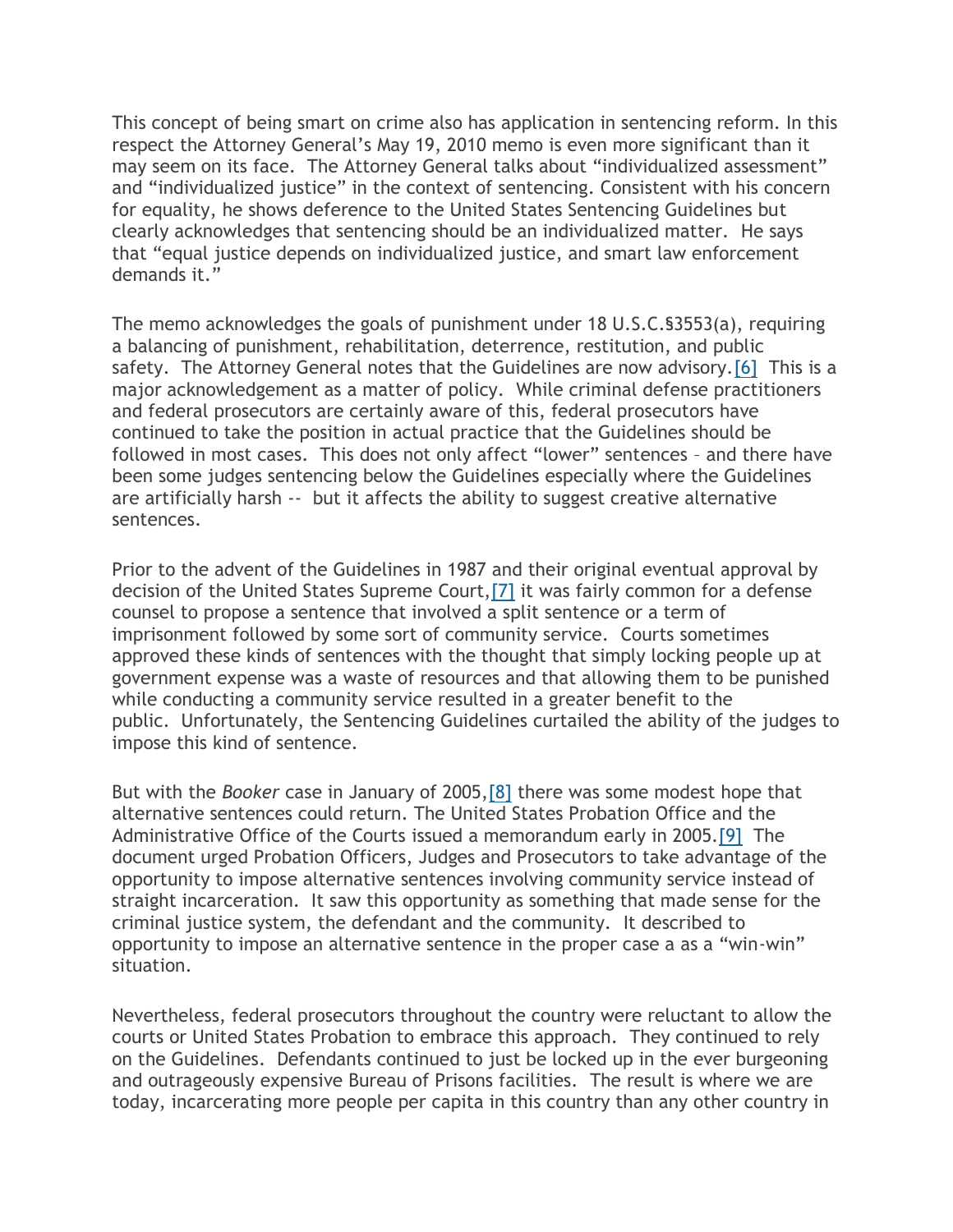the world[.\[10\]](#page-4-4) We incarcerate over 770 people per 100,000 population while most European nations are around the 150 per 100,000 rate. The waste of resources, both to house so many people and to deprive the community of their services, is incredible.

# *Conclusion*

Attorney General Holder's memorandum of May 19, 2010, holds out hope that the prosecutors and courts will return to "individualized justice" and "individualized assessment" in the prosecution and sentencing of people in this country. What we are doing now is not working and is hopelessly expensive. There is no doubt a brutalizing effect of this policy of incarceration. Imprisonment is becoming a way of life for communities and, intergenerationally, for families. We have to break the cycle and stop giving into the politics of fear and hatred. We have to break the paradigm of imprisoning people who can serve their communities.

The Attorney General's memo, of course, is directed to federal law enforcement. The federal system prosecutes a lot of white collar cases. Among those prosecuted are many people who have the skills and can lead the way to show this society the value of alternative sentences. But, alternative sentences must also be expanded from white collar cases in the federal system to other kinds of federal cases and then to the state systems. This country must be better than it appears to be – we cannot be so self righteous about our virtue as a nation and yet concede that our people are the worst in the world and the most in need of being locked up.

<span id="page-3-1"></span>[2] While the Manual is published in printed form, it is also available by the Government on line as a result of the Freedom of Information Act at: [http://www.justice.gov/usao/eousa/foia\\_reading\\_room/usam/.](http://www.justice.gov/usao/eousa/foia_reading_room/usam/)

<span id="page-3-2"></span>[3] See one of many contemporaneous reports: *Anchorage Daily News*, April 1, 2009

<span id="page-3-3"></span>[4] The text of the speech is posted on the Department of Justice website: <http://www.justice.gov/ag/speeches/2009/ag-speech-090803.html>

<span id="page-3-4"></span>[5] Speech before the California Cities Gang Prevention Network, Sacramento, California, Monday, May 10, 2010 at: [http://www.justice.gov/ag/speeches/2010/ag](http://www.justice.gov/ag/speeches/2010/ag-speech-100510.html)[speech-100510.html](http://www.justice.gov/ag/speeches/2010/ag-speech-100510.html)

<span id="page-3-0"></span><sup>[1]</sup> Available at: <http://sentencing.typepad.com/files/holder-charging-memo.pdf>